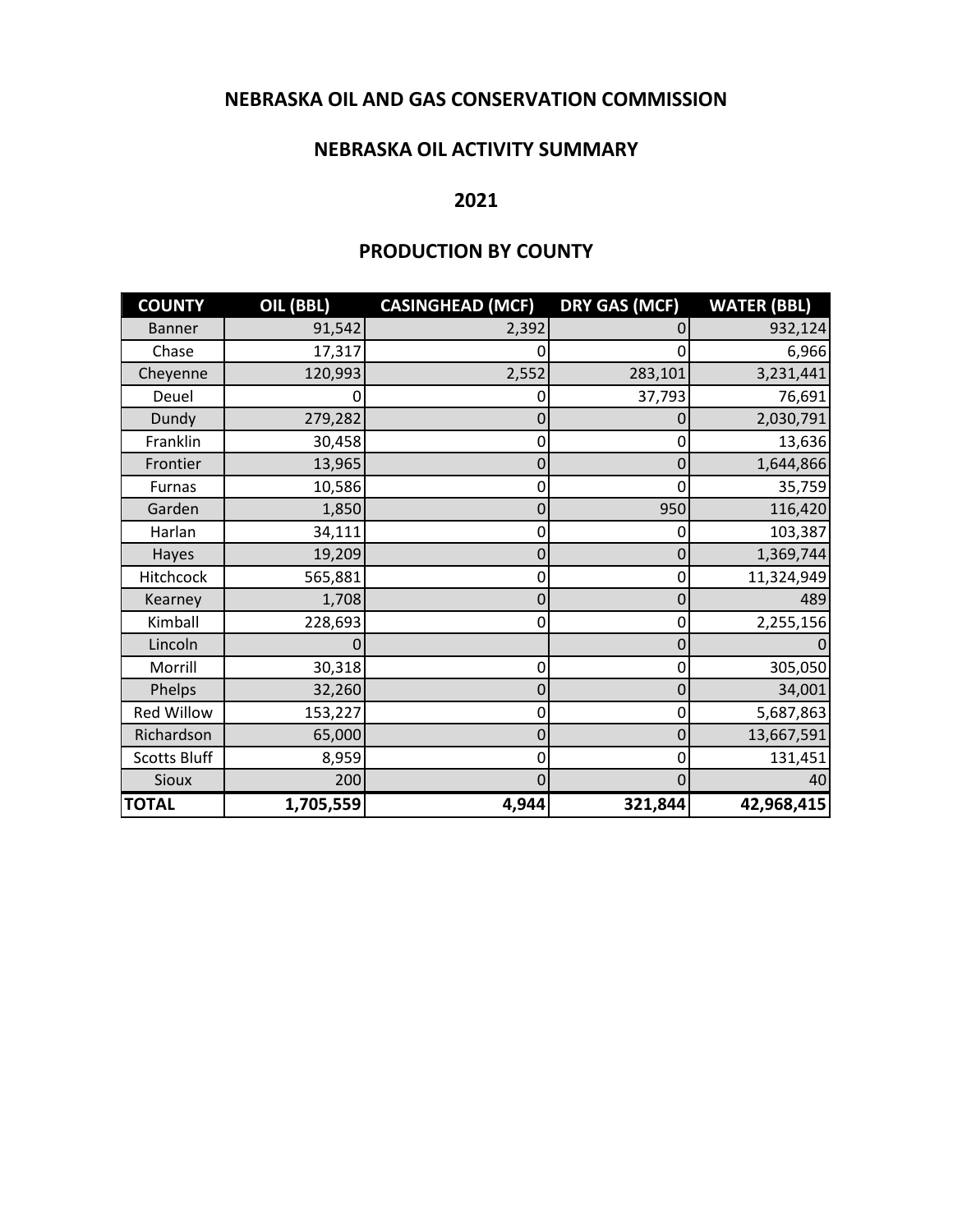### **NUMBER OF WELLS AS OF DECEMBER 31, 2021**

|                     |                  |                 |                  |                     |                | <b>ACTIVE EOR INACTIVE EOR</b> |
|---------------------|------------------|-----------------|------------------|---------------------|----------------|--------------------------------|
|                     | <b>PRODUCING</b> | <b>INACTIVE</b> | <b>PRODUCING</b> |                     | and SWD        | and SWD                        |
| <b>COUNTY</b>       | <b>OIL WELLS</b> | OIL             | <b>GAS</b>       | <b>INACTIVE GAS</b> | <b>WELLS</b>   | <b>WELLS</b>                   |
| <b>Banner</b>       | 94               | 49              | $\overline{0}$   | 0                   | 11             | 21                             |
| Chase               | 8                | $\overline{2}$  | $\overline{0}$   | 84                  | $\overline{2}$ | 0                              |
| Cheyenne            | 107              | 70              | 92               | 6                   | 38             | 10                             |
| Deuel               | 0                | $\overline{2}$  | 76               | 16                  | 3              | $\overline{2}$                 |
| Dundy               | 183              | 17              | $\mathbf 0$      | 24                  | 38             | $\overline{2}$                 |
| Franklin            | 13               | $\mathbf{1}$    | $\mathbf 0$      | $\mathbf 0$         | $\mathbf 0$    | 0                              |
| Frontier            | 9                | 3               | $\overline{0}$   | $\overline{0}$      | 5              | $\mathbf 0$                    |
| <b>Furnas</b>       | 26               | $\mathbf{1}$    | 0                | $\mathbf 0$         | 1              | 0                              |
| Garden              | $\mathbf{1}$     | $\overline{2}$  | 6                | 14                  | $\mathbf{1}$   | $\mathbf 0$                    |
| Harlan              | 28               | $\mathbf{1}$    | $\mathbf 0$      | $\mathbf 0$         | 3              | 0                              |
| Hayes               | 14               | 9               | $\mathbf 0$      | 0                   | 8              | $\overline{0}$                 |
| Hitchcock           | 449              | 15              | $\mathbf 0$      | $\mathbf 0$         | 220            | 20                             |
| Kearney             | $\mathbf{1}$     | $\overline{0}$  | $\overline{0}$   | $\overline{0}$      | $\overline{0}$ | $\overline{0}$                 |
| Kimball             | 142              | 44              | $\mathbf 0$      | $\mathbf 0$         | 24             | 23                             |
| Lincoln             | $\overline{2}$   | $\mathbf 0$     | $\mathbf 0$      | $\mathbf 0$         | $\overline{2}$ | $\mathbf 0$                    |
| Morrill             | 28               | 5               | $\overline{0}$   | 1                   | 9              | $\overline{7}$                 |
| Phelps              | 5                | $\mathbf 0$     | $\overline{0}$   | $\mathbf 0$         | $\overline{0}$ | $\overline{0}$                 |
| <b>Red Willow</b>   | 196              | 46              | 0                | $\mathbf 0$         | 98             | 15                             |
| Richardson          | 87               | 17              | 0                | $\mathbf 0$         | 22             | $\mathbf{1}$                   |
| <b>Scotts Bluff</b> | 10               | 0               | $\mathbf 0$      | $\mathbf 0$         | 3              | $\overline{2}$                 |
| <b>Sioux</b>        | $\overline{2}$   | $\overline{2}$  | $\mathbf 0$      | $\overline{0}$      | $\mathbf 0$    | $\overline{0}$                 |
| Fillmore            | $\overline{0}$   | 0               | $\mathbf 0$      | 1                   | $\mathbf 0$    | 0                              |
| <b>TOTAL</b>        | 1,405            | 286             | 174              | 146                 | 488            | 103                            |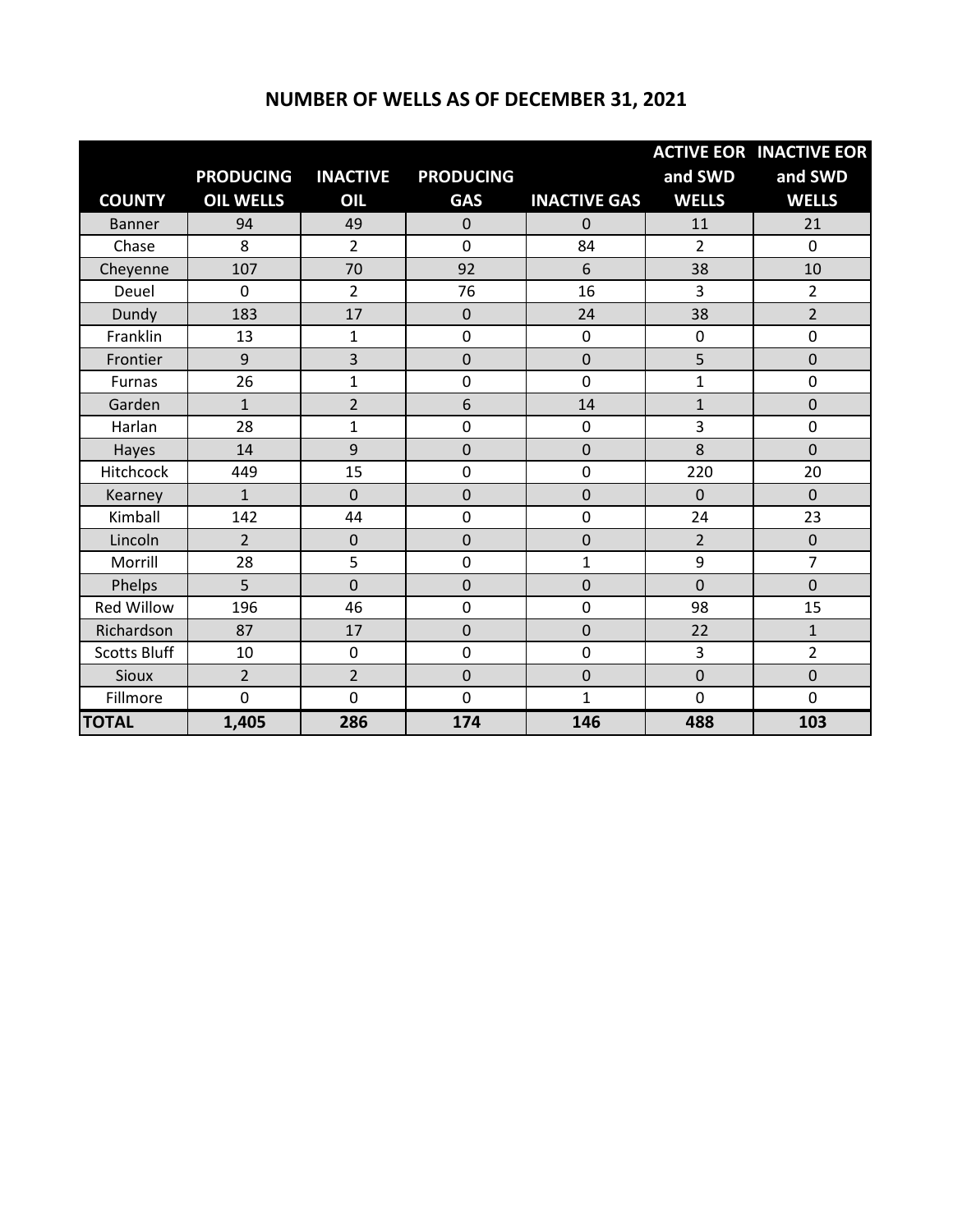# **2021 OIL PRODUCTION 25 Largest Fields**

|                         |                   | <b>ANNUAL</b>     |                 | <b>DAILY</b>   |
|-------------------------|-------------------|-------------------|-----------------|----------------|
|                         |                   | <b>PRODUCTION</b> | <b>CUM TO</b>   | <b>AVERAGE</b> |
| <b>FIELD</b>            | <b>COUNTY</b>     | <b>BBL</b>        | <b>DATE BBL</b> | <b>BOPD</b>    |
| Terrestrial             | Kimball           | 60,677            | 2,460,006       | 166            |
| Sleepy Hollow           | <b>Red Willow</b> | 51,208            | 55,986,404      | 140            |
| Boevau Canyon           | Hitchcock         | 49,530            | 6,316,860       | 136            |
| Ruzicka                 | Hitchcock         | 43,549            | 111,405         | 119            |
| <b>Trails West</b>      | Hitchcock         | 41,485            | 295,114         | 114            |
| Combine                 | Dundy             | 35,079            | 35,079          | 96             |
| Culbertson              | Hitchcock         | 33,914            | 4,415,967       | 93             |
| Scotchel                | Dundy             | 31,723            | 31,723          | 87             |
| <b>Falls City</b>       | Richardson        | 30,716            | 1,781,019       | 84             |
| Reiher                  | Hitchcock         | 29,933            | 3,501,037       | 82             |
| <b>Wicks</b>            | Phelps            | 29,909            | 81,323          | 82             |
| Bishop                  | Hitchcock         | 29,660            | 2,683,804       | 81             |
| <b>Meeker Canal</b>     | Hitchcock         | 27,700            | 3,743,188       | 76             |
| Luers                   | Franklin          | 27,695            | 175,751         | 76             |
| <b>Burntwood Canyon</b> | Hitchcock         | 27,149            | 1,144,377       | 74             |
| Torie                   | Dundy             | 26,066            | 445,779         | 71             |
| <b>Bush Creek</b>       | Hitchcock         | 25,907            | 3,051,614       | 71             |
| <b>Silver Creek</b>     | <b>Red Willow</b> | 21,843            | 7,363,485       | 60             |
| Dawson                  | Richardson        | 20,512            | 1,740,510       | 56             |
| Persimmon               | Dundy             | 19,935            | 310,992         | 55             |
| <b>Borchert</b>         | Dundy             | 18,150            | 354,762         | 50             |
| Husker                  | Hitchcock         | 17,726            | 3,200,960       | 49             |
| Mitch                   | Hitchcock         | 28,669            | 1,395,523       | 79             |
| Goldenrod               | Hitchcock         | 17,409            | 101,432         | 48             |
| Bona                    | Hitchcock         | 16,003            | 70,924          | 44             |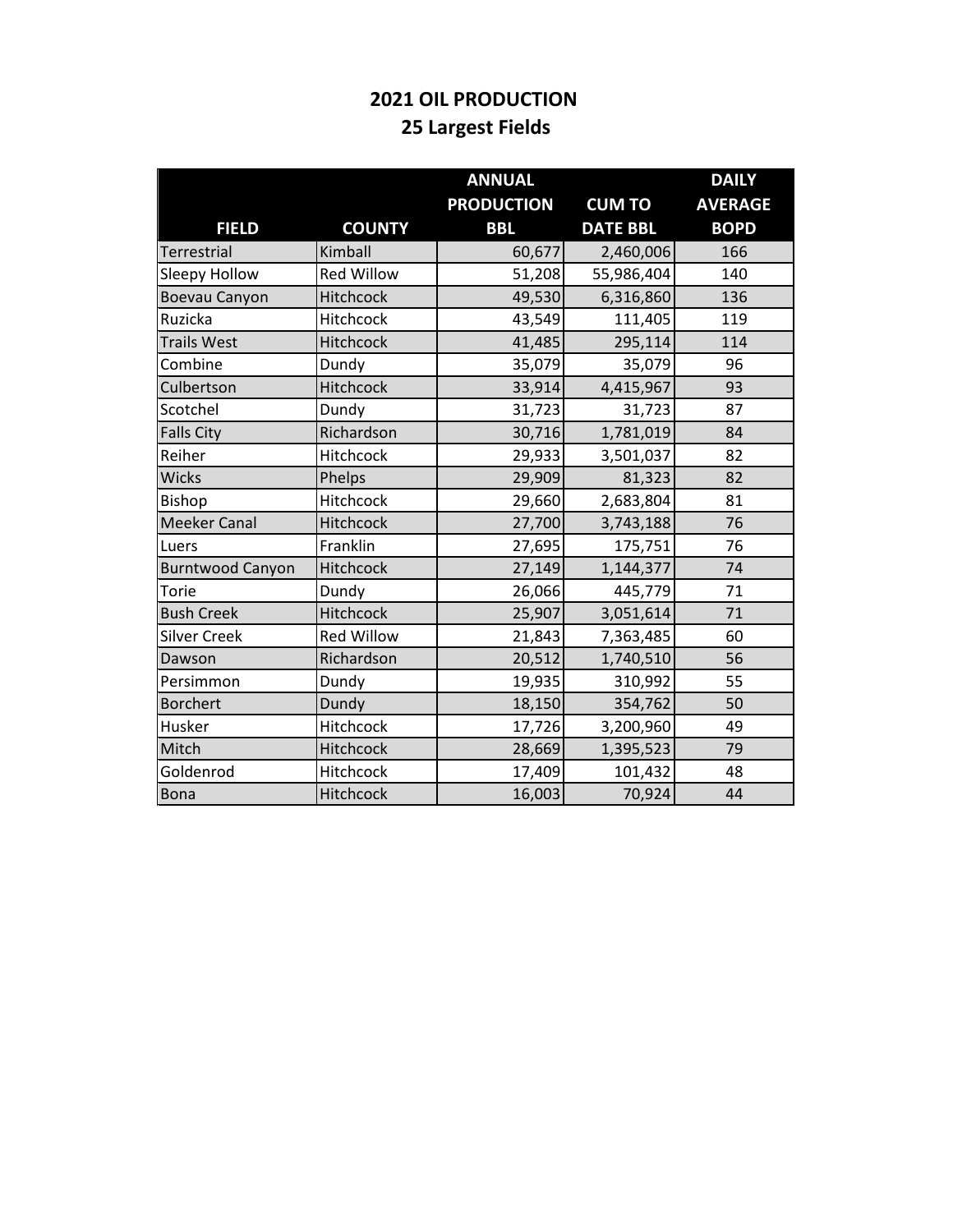|                     |                |                    | <b>TOTAL</b>                   |
|---------------------|----------------|--------------------|--------------------------------|
|                     |                |                    | <b>SPUDDED</b><br><b>WELLS</b> |
| <b>COUNTY</b>       | <b>WILDCAT</b> | <b>DEVELOPMENT</b> |                                |
| Adams               | 0              | 0                  | $\mathbf 0$                    |
| <b>Banner</b>       | $\mathbf{1}$   | 0                  | $\mathbf{1}$                   |
| Chase               | $\overline{0}$ | $\overline{0}$     | $\overline{0}$                 |
| Cheyenne            | 0              | 0                  | 0                              |
| Deuel               | $\overline{0}$ | $\overline{0}$     | $\mathbf 0$                    |
| Dundy               | 8              | 6                  | 14                             |
| Fillmore            | $\overline{0}$ | $\overline{0}$     | $\mathbf 0$                    |
| Franklin            | 0              | $\overline{2}$     | $\overline{2}$                 |
| Frontier            | 0              | 0                  | $\mathbf 0$                    |
| Furnas              | 0              | 0                  | 0                              |
| Garden              | $\overline{0}$ | $\overline{0}$     | $\overline{0}$                 |
| Harlan              | 0              | 0                  | 0                              |
| Hayes               | $\overline{0}$ | $\overline{0}$     | 0                              |
| Hitchcock           | $\overline{2}$ | 13                 | 15                             |
| Kearney             | 0              | 0                  | $\mathbf 0$                    |
| Kimball             | 4              | 0                  | 4                              |
| Lincoln             | $\overline{0}$ | 0                  | $\mathbf 0$                    |
| Morrill             | 0              | 0                  | 0                              |
| Phelps              | $\overline{1}$ | $\overline{2}$     | 3                              |
| <b>Red Willow</b>   | 0              | 0                  | 0                              |
| Richardson          | $\overline{0}$ | 0                  | $\overline{0}$                 |
| <b>Scotts Bluff</b> | 0              | 0                  | 0                              |
| Sioux               | $\mathbf 0$    | $\overline{0}$     | $\mathbf 0$                    |
| <b>TOTAL</b>        | 16             | 23                 | 39                             |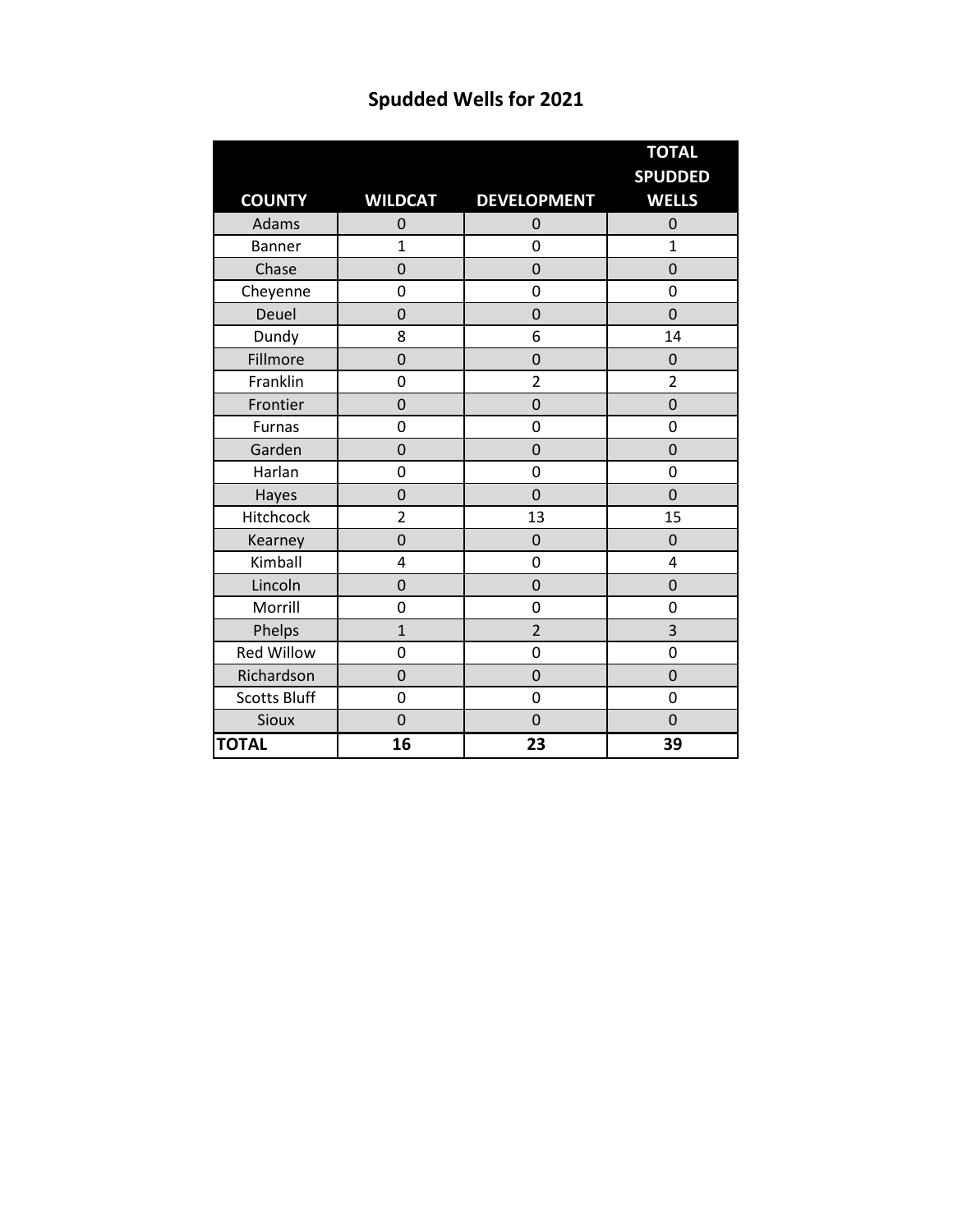| <b>Permitted Wells for 2021</b> |  |  |  |
|---------------------------------|--|--|--|
|---------------------------------|--|--|--|

|                     |                |                    | <b>TOTAL</b>                     |
|---------------------|----------------|--------------------|----------------------------------|
| <b>COUNTY</b>       | <b>WILDCAT</b> | <b>DEVELOPMENT</b> | <b>PERMITTED</b><br><b>WELLS</b> |
| Adams               | 0              | 0                  | $\mathbf 0$                      |
| <b>Banner</b>       | $\mathbf{1}$   | 0                  | 1                                |
| Chase               | $\overline{0}$ | $\overline{0}$     | 0                                |
| Cheyenne            | 0              | 0                  | 0                                |
| Deuel               | $\overline{0}$ | $\overline{0}$     | $\overline{0}$                   |
| Dundy               | 10             | 6                  | 16                               |
| Fillmore            | $\mathbf 0$    | 0                  | $\mathbf 0$                      |
| Franklin            | 0              | 3                  | 3                                |
| Frontier            | 0              | $\mathbf 0$        | $\overline{0}$                   |
| Furnas              | 0              | 0                  | 0                                |
| Garden              | 3              | 0                  | 3                                |
| Harlan              | $\overline{0}$ | 0                  | 0                                |
| Hayes               | 0              | $\overline{0}$     | $\mathbf 0$                      |
| Hitchcock           | 3              | 15                 | 18                               |
| Kearney             | $\overline{1}$ | $\mathbf 0$        | $\overline{1}$                   |
| Kimball             | 8              | 0                  | 8                                |
| Lincoln             | $\overline{0}$ | $\mathbf 0$        | $\mathbf 0$                      |
| Morrill             | 0              | 0                  | 0                                |
| Phelps              | $\overline{1}$ | $\overline{1}$     | $\overline{2}$                   |
| <b>Red Willow</b>   | 0              | $\overline{1}$     | $\overline{1}$                   |
| Richardson          | $\overline{0}$ | 0                  | $\overline{0}$                   |
| <b>Scotts Bluff</b> | 0              | 0                  | 0                                |
| Sioux               | $\mathbf 0$    | $\overline{0}$     | $\mathbf 0$                      |
| <b>TOTAL</b>        | 27             | 26                 | 53                               |